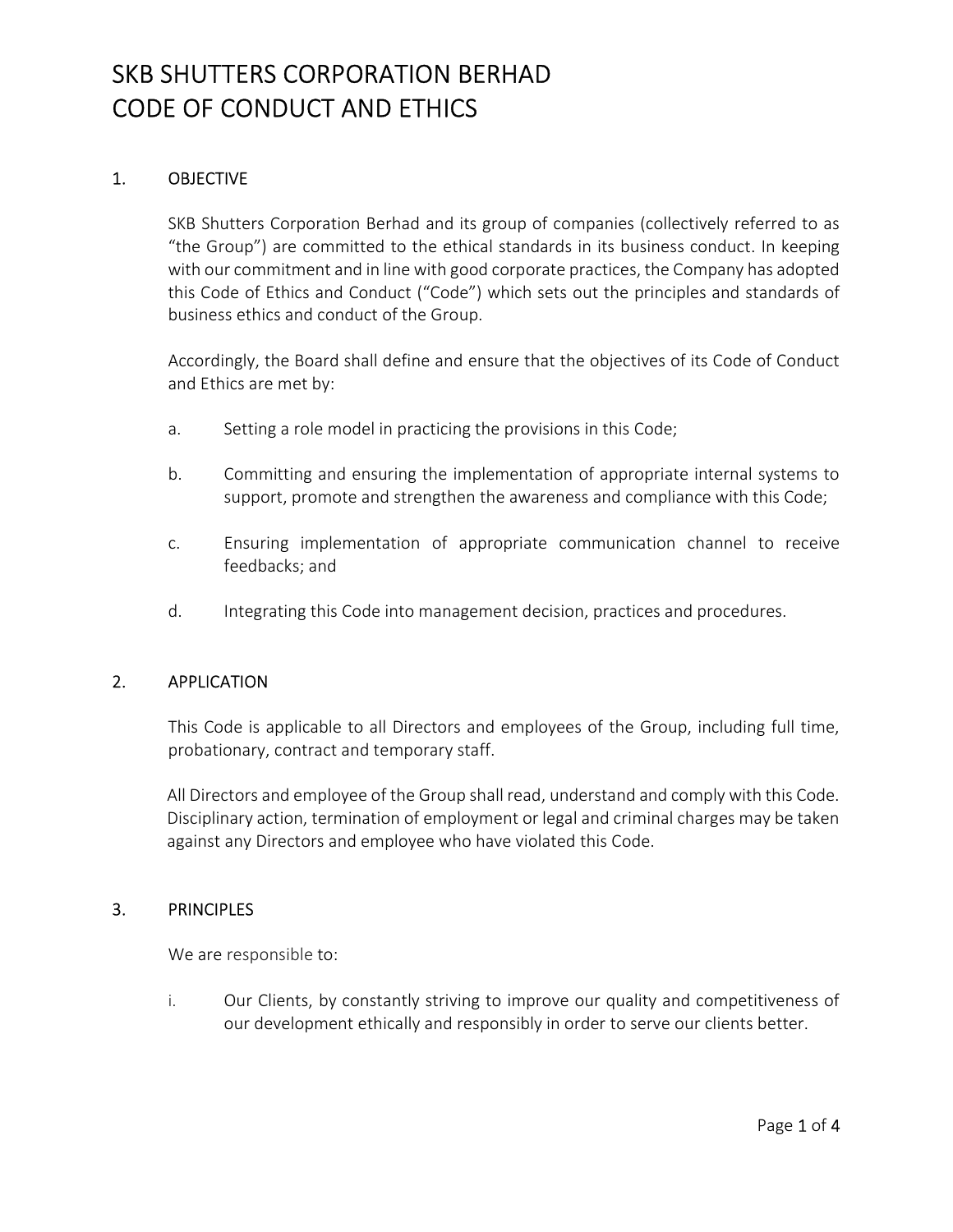- ii. Our Contractors, business associate and partners, subject to their adherence to the universal principles of code of ethics, by allowing them to make a fair profit.
- iii. Our Employees, by creating safe, healthy and secured working environments free from any form of danger and sexual harassment. Merit and performance shall be duly recognized and be rewarded with fair remuneration and career advancement opportunity.
- iv. Our Communities, by embracing social equity and diversity, complying with regulatory requirements and supporting good causes and charities.
- v. Our Environment, by preserving and protecting the environment and natural resources to ensure sustainability.
- vi. Our Dependents, by treating them fairly and not exercising our position in an abusive way, taking advantage of them or manipulating them with our power and ability to punish or penalize them.
- vii. Our Shareholders, by upholding our code of ethics in conducting our business and creating wealth and rewarding them; and
- viii. Our Stakeholders, by not accepting and giving any favors, rewards and benefits with an intention to corrupt and to bribe for improper gain and advantage.

Complementing these general principles, the Group has further defined specific provisions with respect to insider trading, money laundering, corruption, conflicts of interest and abuse of power into Anti-Bribery and Anti-Corruption Policy. No Directors, Officers and staff shall:

- (a) Enter into any transaction in the securities while they are in possession of nonpublic information about that Company or recommend others to purchase the securities of the Company on the basis of insider information;
- (b) Assisting money laundering activities which may include, but not limited to accepting payment in large and unusual amount of cash; or payments made by or to third parties who are not parties to the contract; or payments made in currencies differ from invoices;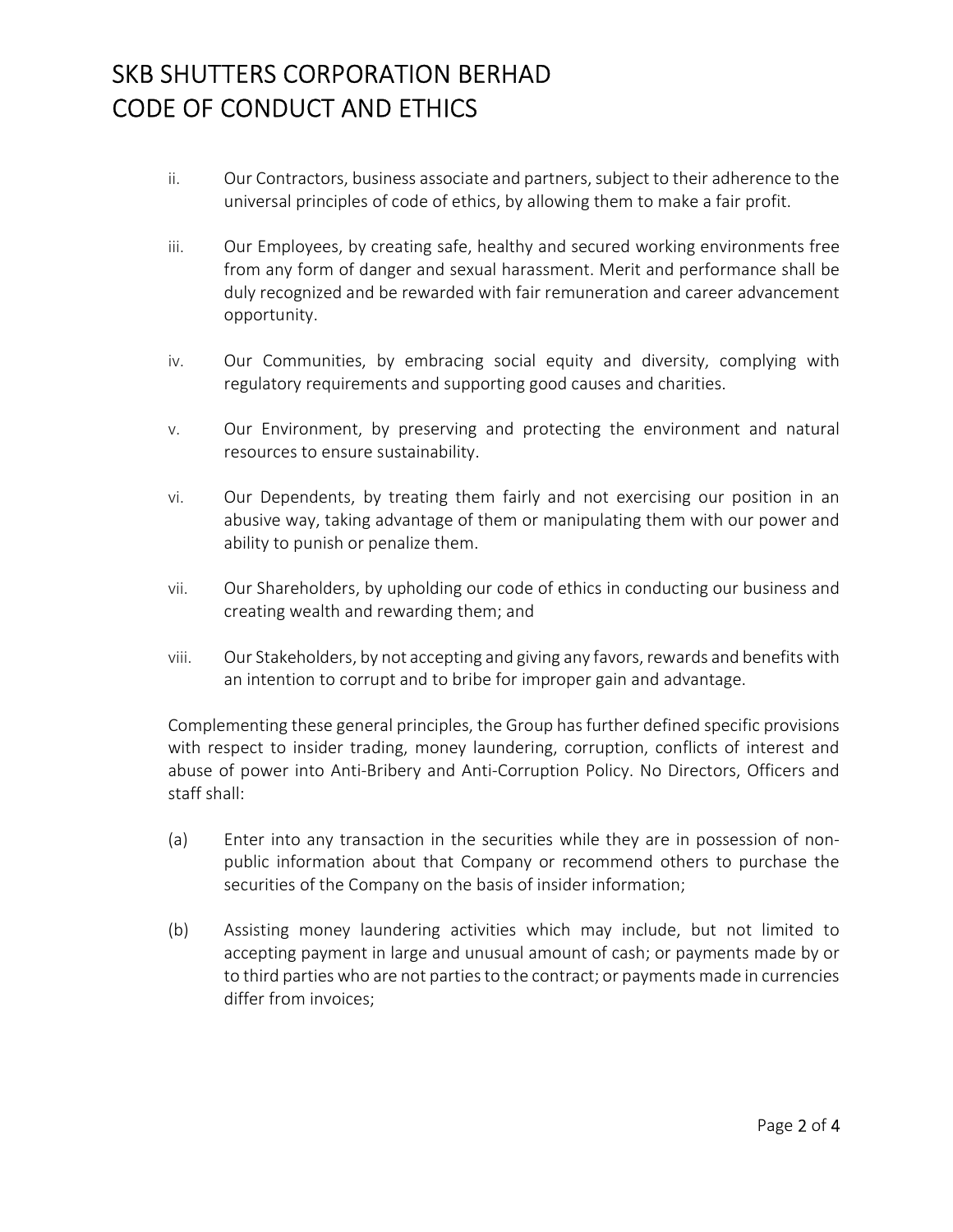- (c) Soliciting gifts or favours in connection with their official duties; or accepting gift which would create or give rise to the appearance of impropriety or bias that would damage the reputation of the Group;
- (d) Providing gift, brides and benefits to influence other stakeholders in order to obtain and retain business or secure an unfair advantage in any business transaction;
- (e) Taking part in deciding with respect of any transaction, contract or proposed contract or arrangement in which s/he is interested, directly or indirectly; and
- (f) Abusing its power by imposing his/her will over a subordinate, through the exercising of the power conferred to his/her position for gaining benefits or particular objective that is usually in violation of laws, rules and regulations.

#### 4. BOARD'S RESPONSIBILITY

The Board should periodically review this Code and to ensure the implementation whistleblowing communication channel to receive feedbacks and other appropriate internal systems to support, promote and to comply with this Code when making their business and operation decisions.

#### 5. MANAGEMENT'S RESPONSIBILITY

Management should ensure this Code is readily available to all staff members and communicate the Code with staff members periodically to reinforce its importance and relevance.

In making operational and business decisions, Management is responsible to the Board to observe the principles of this Code. Management shall ensure their action consistent with the spirit of this Code and promote good culture of ethics when interacting with all stakeholders of the Group.

#### 6. STAFF MEMBERS' RESPONSIBILITIES

All staff members are required to:

• adhere to the provisions of this Code; and